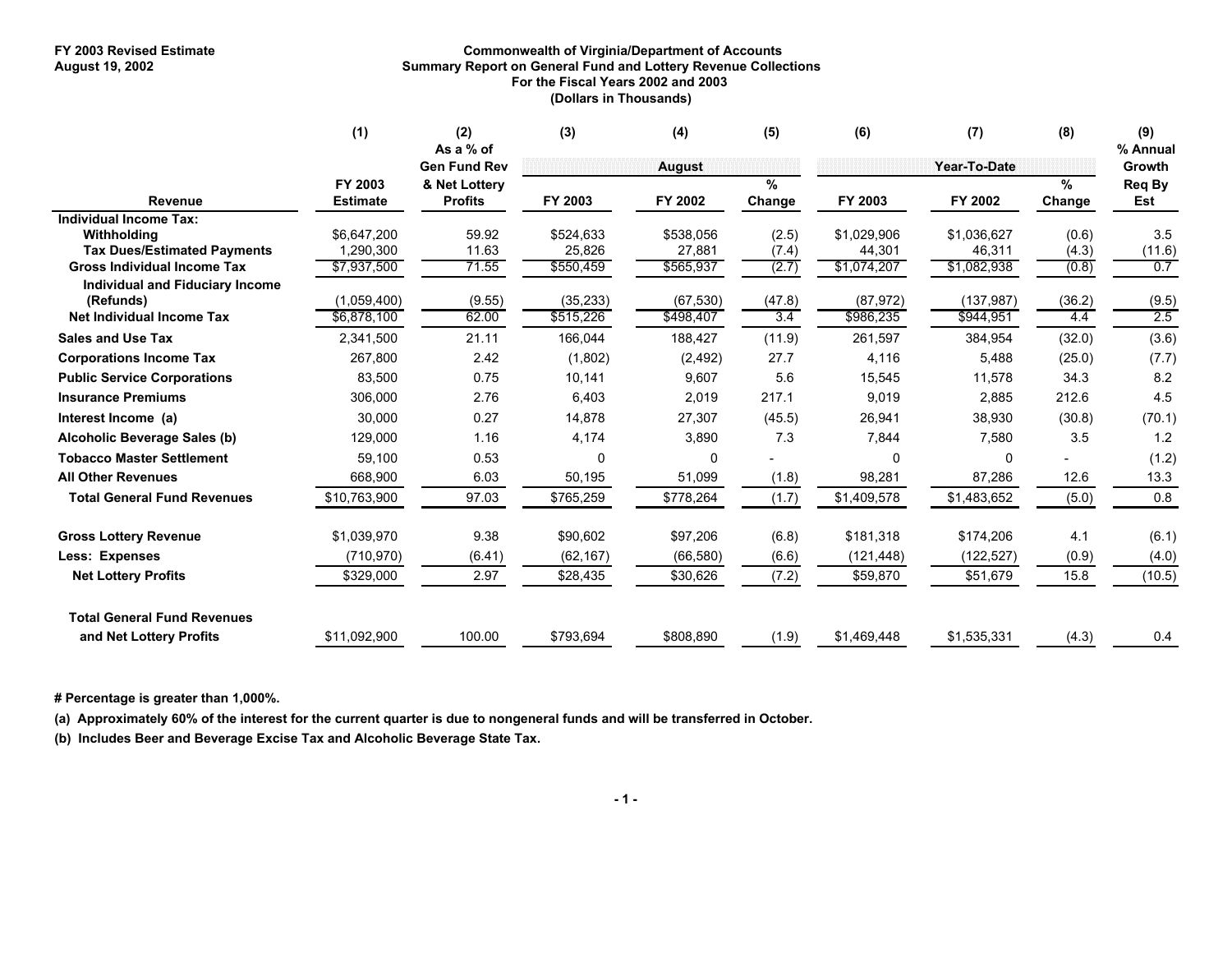### **FY 2003 Revised Estimate Commonwealth of Virginia/Department of Accounts August 19, 2002 General Fund Statement of Revenue Collections and Estimates For the Fiscal Years 2002 and 2003**

|                                                           |                            |                                 |                | (Dollars in Thousands) |                         |             |                     |             |                      |
|-----------------------------------------------------------|----------------------------|---------------------------------|----------------|------------------------|-------------------------|-------------|---------------------|-------------|----------------------|
|                                                           | (1)                        | (2)<br>As a $%$                 | (3)            | (4)<br><b>August</b>   | (5)                     | (6)         | (7)<br>Year-To-Date | (8)         | (9)<br>% Annual      |
| Revenue                                                   | FY 2003<br><b>Estimate</b> | of Total<br><b>Gen Fund Rev</b> | FY 2003        | FY 2002                | $\frac{9}{6}$<br>Change | FY 2003     | FY 2002             | %<br>Change | Growth<br>Req By Est |
| Taxes:                                                    |                            |                                 |                |                        |                         |             |                     |             |                      |
| Individual Income Tax - Withholding                       | \$6,647,200                | 61.75                           | \$524,633      | \$538,056              | (2.5)                   | \$1,029,906 | \$1,036,627         | (0.6)       | 3.5                  |
| <b>Tax Dues/Estimated Payments</b>                        | 1,290,300                  | 11.99                           | 25,826         | 27,881                 | (7.4)                   | 44,301      | 46,311              | (4.3)       | (11.6)               |
| <b>Gross Individual Income Tax</b>                        | \$7,937,500                | 73.74                           | \$550,459      | \$565,937              | (2.7)                   | \$1,074,207 | \$1,082,938         | (0.8)       | 0.7                  |
| Individ and Fiduc Income (Refunds)                        | (1,059,400)                | (9.84)                          | (35, 233)      | (67, 530)              | (47.8)                  | (87, 972)   | (137, 987)          | (36.2)      | (9.5)                |
| Net Individual Income Tax                                 | \$6,878,100                | 63.90                           | \$515,226      | \$498,407              | $\overline{3.4}$        | \$986,235   | \$944.951           | 4.4         | 2.5                  |
| <b>Sales and Use Tax</b>                                  | 2,341,500                  | 21.75                           | 166,044        | 188,427                | (11.9)                  | 261,597     | 384,954             | (32.0)      | (3.6)                |
| <b>Corporations Income</b>                                | 267,800                    | 2.49                            | (1,802)        | (2, 492)               | 27.7                    | 4,116       | 5,488               | (25.0)      | (7.7)                |
| <b>Public Service Corporations</b>                        | 83,500                     | 0.78                            | 10,141         | 9,607                  | 5.6                     | 15,545      | 11,578              | 34.3        | 8.2                  |
| <b>Insurance Premiums</b>                                 | 306,000                    | 2.84                            | 6,403          | 2,019                  | 217.1                   | 9,019       | 2,885               | 212.6       | 4.5                  |
| <b>Alcoholic Beverage Excise</b>                          | 88,700                     | 0.82                            | 191            | 100                    | 91.0                    | 191         | 100                 | 91.0        | 2.8                  |
| <b>Beer and Beverage Excise</b>                           | 40,300                     | 0.37                            | 3,983          | 3,790                  | 5.1                     | 7,653       | 7,480               | 2.3         | (2.0)                |
| <b>Wills, Suits, Deeds, Contracts</b>                     | 210,700                    | 1.96                            | 21,402         | 22,194                 | (3.6)                   | 43,606      | 37,366              | 16.7        | (1.7)                |
| Inheritance, Gift, and Estate                             | 121,600                    | 1.13                            | 13,125         | 9,072                  | 44.7                    | 20,313      | 16,129              | 25.9        | (9.0)                |
| <b>Tobacco Products</b>                                   | 14,800                     | 0.14                            | 1,365          | 1,267                  | 7.7                     | 2,686       | 2,582               | 4.0         | (1.5)                |
| <b>Bank Franchise</b>                                     | 9,200                      | 0.09                            | $\overline{2}$ | (14)                   | 114.3                   | 62          | (3)                 | #           | (9.5)                |
| <b>Other Taxes</b>                                        | (4,900)                    | (0.05)                          | (275)          | (446)                  | 38.3                    | (890)       | (1, 582)            | 43.7        | 62.0                 |
| <b>Total Taxes</b>                                        | \$10,357,300               | 96.22                           | \$735,805      | \$731,931              | 0.5                     | \$1,350,133 | \$1,411,928         | (4.4)       | 0.7                  |
| <b>Rights and Privileges:</b>                             |                            |                                 |                |                        |                         |             |                     |             |                      |
| <b>Licenses and Permits</b>                               | \$1,600                    | 0.01                            | \$138          | \$154                  | (10.4)                  | \$276       | \$276               | 0.0         | 7.0                  |
| <b>Corp. Franchise and Charters</b>                       | 21,000                     | 0.20                            | 541            | 606                    | (10.7)                  | 1,152       | 1,180               | (2.4)       | (6.4)                |
| <b>Fees for Practice of Prof</b>                          | 1,100                      | 0.01                            | 39             | 51                     | (23.5)                  | 39          | 52                  | (25.0)      | (8.7)                |
| Fees for Misc. Privileges & Services                      | 10,700                     | 0.10                            | 595            | 670                    | (11.2)                  | 1,255       | 2,768               | (54.7)      | (16.8)               |
| <b>Total Rights and Privileges</b>                        | \$34,400                   | 0.32                            | \$1,313        | \$1,481                | (11.3)                  | \$2,722     | \$4,276             | (36.3)      | (9.5)                |
| <b>Other Revenues:</b>                                    |                            |                                 |                |                        |                         |             |                     |             |                      |
| <b>Sales of Property &amp; Commodities</b>                | \$10,000                   | 0.09                            | \$3            | (\$7)                  | 142.9                   | \$4         | \$1                 | 300.0       | #                    |
| <b>Assessmts &amp; Rcpts for Support of Special Svces</b> | 300                        | 0.00                            | 21             | 44                     | (52.3)                  | 82          | 109                 | (24.8)      | (32.6)               |
| <b>Institutional Revenue</b>                              | 9,500                      | 0.09                            | 123            | 654                    | (81.2)                  | 925         | 1,343               | (31.1)      | 3.3                  |
| Interest (a)                                              | 30,000                     | 0.28                            | 14,878         | 27,307                 | (45.5)                  | 26,941      | 38,930              | (30.8)      | (70.1)               |
| <b>Dividends and Rent</b>                                 | 300                        | 0.00                            | 81             | 52                     | 55.8                    | 95          | 78                  | 21.8        | (8.3)                |
| <b>Fines, Forfeitures &amp; Fees</b>                      | 194,400                    | 1.81                            | 14,724         | 14,210                 | 3.6                     | 29,421      | 24,778              | 18.7        | 27.2                 |
| <b>Other Revenue</b>                                      | 74,200                     | 0.69                            | 778            | 3,369                  | (76.9)                  | 2,666       | 4,132               | (35.5)      | 91.6                 |
| <b>Excess Fees</b>                                        | (14, 800)                  | (0.14)                          | (2,990)        | (1, 333)               | (124.3)                 | (4, 570)    | (3,035)             | (50.6)      | 20.6                 |
| <b>Private Donations, Gifts &amp; Cont.</b>               | $\mathbf 0$                | 0.00                            | $\mathbf 0$    | 0                      |                         | 0           | 0                   |             |                      |
| <b>Cities, Counties, and Towns</b>                        | 9.200                      | 0.09                            | 523            | 556                    | (5.9)                   | 1,159       | 1,112               | 4.2         | 1.5                  |
| <b>Tobacco Master Settlement</b>                          | 59,100                     | 0.55                            | $\Omega$       | 0                      |                         | $\Omega$    | 0                   |             | (1.2)                |
| <b>Total Other Revenues</b>                               | \$372,200                  | 3.46                            | \$28,141       | \$44,852               | (37.3)                  | \$56,723    | \$67,448            | (15.9)      | 5.6                  |
| <b>Total General Fund Revenues</b>                        | \$10,763,900               | 100.00                          | \$765,259      | \$778,264              | (1.7)                   | \$1,409,578 | \$1,483,652         | (5.0)       | 0.8                  |

**# Percentage is greater than 1,000%.**

**(a) Approximately 60% of the interest for the current quarter is due to nongeneral funds and will be transferred in October.**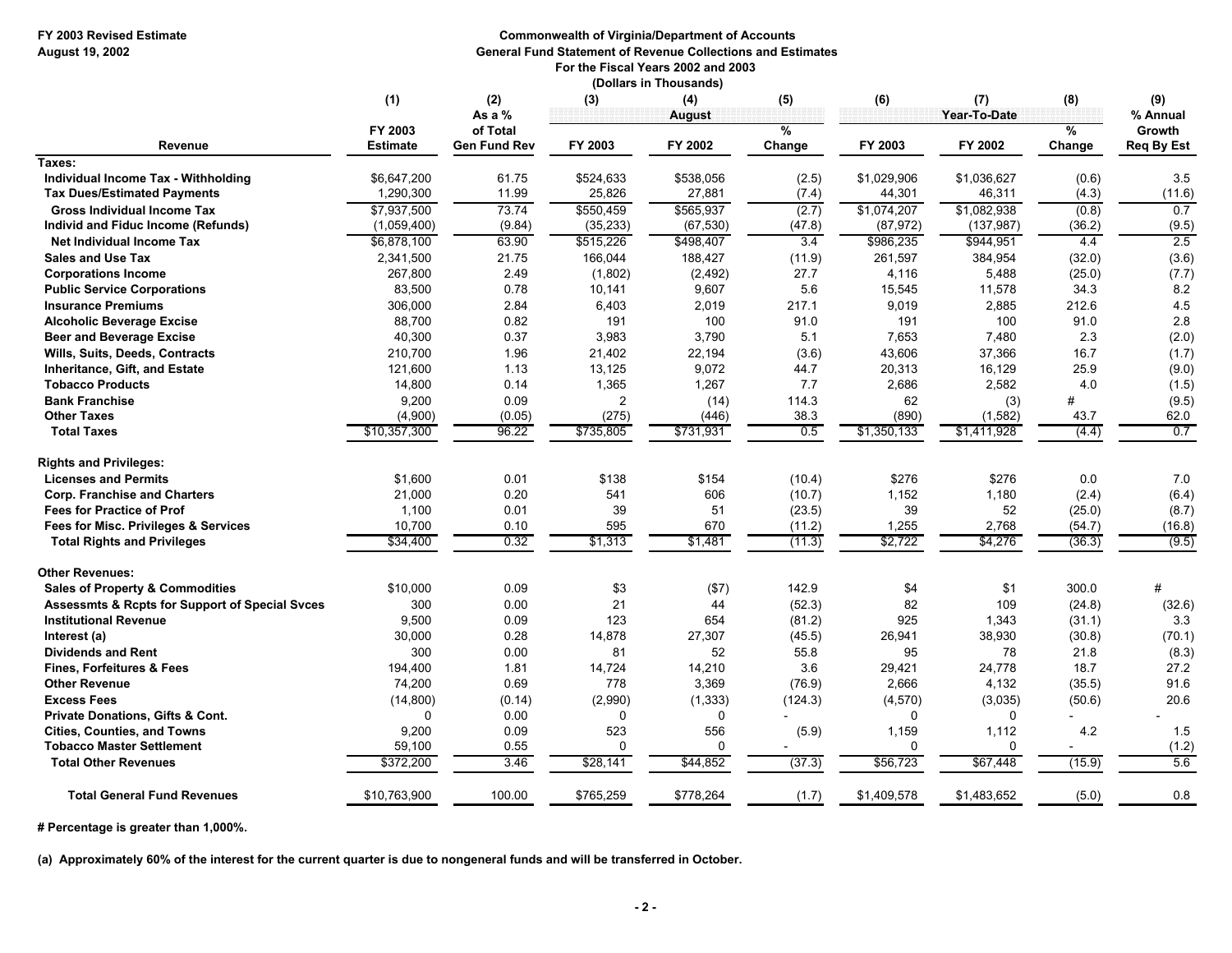## **Commonwealth of Virginia/Department of Lottery Summary Report on Lottery Collections For the Fiscal Years 2002 and 2003(Dollars in Thousands)**

|                              | FY 2003                |                 | <b>August</b><br>% |        | Year-To-Date    | % Annual<br>Growth<br><b>Required</b> |                    |                    |
|------------------------------|------------------------|-----------------|--------------------|--------|-----------------|---------------------------------------|--------------------|--------------------|
|                              | <b>Estimate</b><br>(d) | <b>FY 2003</b>  | FY 2002            | Change | FY 2003         | <b>FY 2002</b>                        | $\%$<br>Change (b) | <b>By Estimate</b> |
| <b>Lottery Collections</b>   |                        |                 |                    |        |                 |                                       |                    |                    |
| Lotto South                  | \$78,770               | \$7,074         | \$7,725            | (8.4)  | \$13,478        | \$19,603                              | (31.2)             | (9.2)              |
| Cash 5                       | 19,500                 | 2,452           | 2,245              | 9.2    | 4,851           | 4,377                                 | 10.8               | (28.5)             |
| Pick 4                       | 146,200                | 12,101          | 12,237             | (1.1)  | 23,985          | 23,644                                | 1.4                | 3.6                |
| Pick 3                       | 229,600                | 20,146          | 21,377             | (5.8)  | 40,158          | 41,118                                | (2.3)              | (5.6)              |
| Mega Millions                | 79,900                 | 10,215          | 14,882             | (31.4) | 23,791          | 19,868                                | 19.7               | (31.9)             |
| Scratch                      | 486,000                | 38,614          | 38,740             | (0.3)  | 75,055          | 65,596                                | 14.4               | (1.3)              |
| <b>Gross Lottery Revenue</b> | 1,039,970              | 90,602          | 97,206             | (6.8)  | 181,318         | 174,206                               | 4.1                | (6.1)              |
| Expenses (c)                 | 710,970                | $62,167$ (a)    | 66,580             | (6.6)  | 121,448<br>(a)  | 122,527                               | (0.9)              | (4.0)              |
| Net Lottery Ticket Profits   | \$329,000              | \$28,435<br>(a) | \$30,626           | (7.2)  | \$59,870<br>(a) | \$51,679                              | 15.8               | (10.5)             |

(a) Current month includes operating expenses estimate (unaudited closing).

(b) The current-year figures on this chart, including growth percentages, are not an indicator of the probable outcome for the fiscal year. Lottery revenues can have dramatic swings up and down month-to-month depending on the lotto jackpots, prize expense and game related administrative expenses.

(c) "Expenses" includes prizes to winners, compensation to retailers, instant ticket printing costs, Lottery operating expenses, and net other income/expense.

(d) Estimate established in December 2001.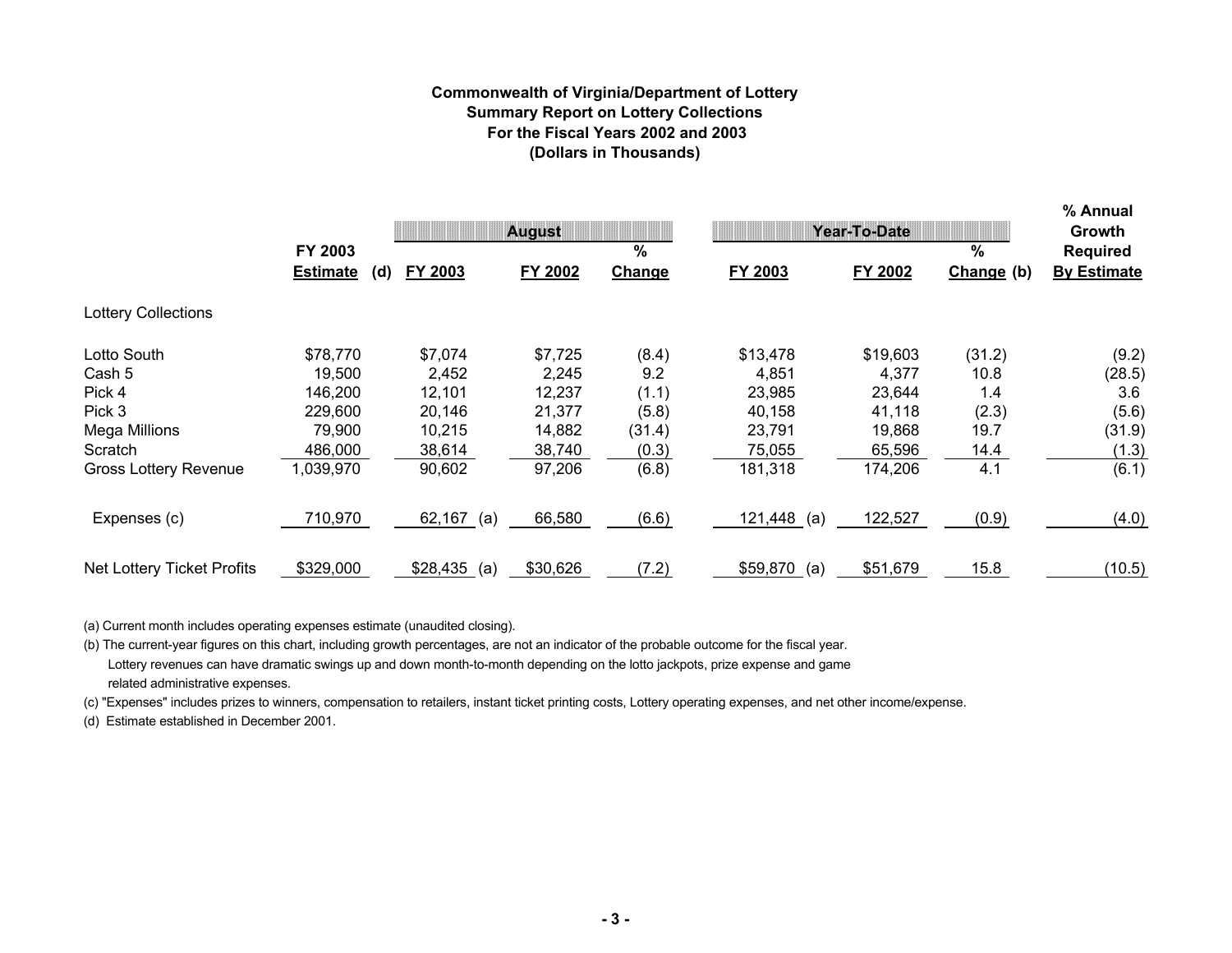## **Commonwealth of Virginia/Department of Accounts Highway Maintenance and Operating Fund and Transportation Trust Fund Revenues Summary Statement of Revenue Estimates & Collections For the Fiscal Years 2002 and 2003(Dollars in Thousands)**

|                                        |                            | As a %                  |           | <b>August</b> |                          |           | Year-To-Date |                          | % Annual<br>Growth                    |
|----------------------------------------|----------------------------|-------------------------|-----------|---------------|--------------------------|-----------|--------------|--------------------------|---------------------------------------|
| <b>Revenue</b>                         | FY 2003<br><b>Estimate</b> | of Total<br><b>Fund</b> | FY 2003   | FY 2002       | %<br>Change              | FY 2003   | FY 2002      | $\%$<br>Change           | <b>Required</b><br><b>By Estimate</b> |
| <b>Motor Fuel Taxes</b>                | \$809,700                  | 29.03                   | \$71,620  | \$69,721      | 2.7                      | \$75,592  | \$72,934     | 3.6                      | 1.9                                   |
| <b>Priority Transportation Fund</b>    | 124,700                    | 4.47                    | $\pmb{0}$ | 0             | $\overline{\phantom{a}}$ | 0         | $\mathbf 0$  | $\overline{\phantom{a}}$ | 523.5                                 |
| <b>Motor Vehicle Sales and Use Tax</b> | 438,600                    | 15.73                   | 49,974    | 48,924        | 2.1                      | 97,237    | 90,754       | 7.1                      | (17.6)                                |
| <b>State Sales and Use Tax</b>         | 403,800                    | 14.48                   | 34,862    | 32,189        | 8.3                      | 50,932    | 65,748       | (22.5)                   | 4.0                                   |
| <b>Motor Vehicle License Fees</b>      | 141,000                    | 5.05                    | 15,372    | 13,950        | 10.2                     | 30,081    | 25,574       | 17.6                     | (2.8)                                 |
| <b>International Registration Plan</b> | 57,400                     | 2.06                    | 2,179     | 9,153         | (76.2)                   | 7,962     | 13,328       | (40.3)                   | (3.1)                                 |
| <b>Interest Earnings</b>               | 12,400                     | 0.45                    | 5         | 4             | 25.0                     | 10        | 4            | 150.0                    | (11.6)                                |
| Misc. Taxes, Fees, and Revenues        | 22,000                     | 0.79                    | 1,711     | 1,439         | 18.9                     | 3,829     | 3,551        | 7.8                      | (3.5)                                 |
| <b>Total State Taxes and Fees</b>      | \$2,009,600                | 72.06                   | \$175,723 | \$175,380     | 0.2                      | \$265,643 | \$271,893    | (2.3)                    | 1.7                                   |

**# Percentage is greater than 1,000%.**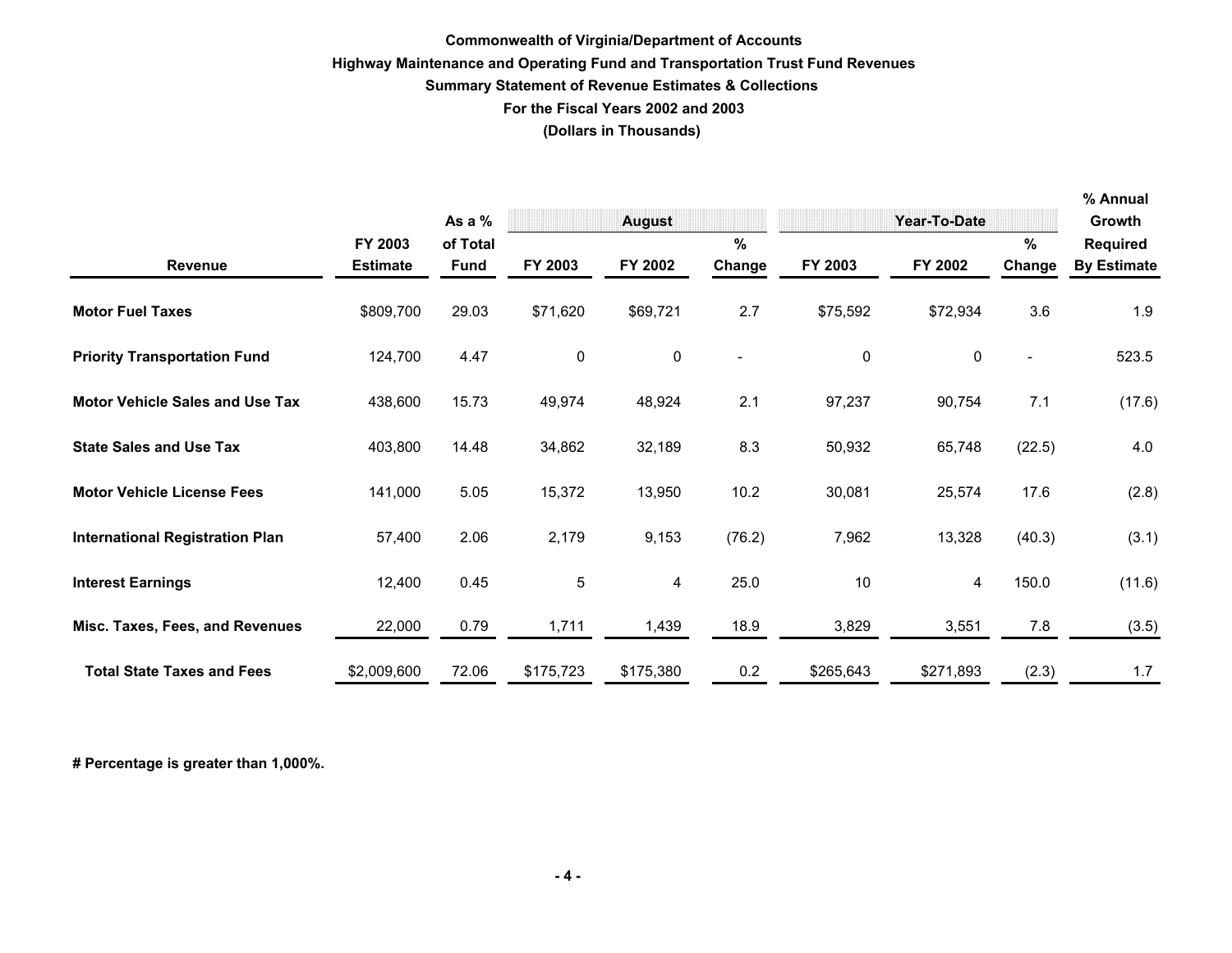# **Commonwealth of Virginia/Department of Accounts Highway Maintenance and Operating Fund and Transportation Trust Fund Revenues Statement of Revenue Estimates & Collections For the Fiscal Years 2002 and 2003 (Dollars in Thousands)**

|                                                                             |                            |                         |                |                 |                         |                 | % Annual        |                |                           |
|-----------------------------------------------------------------------------|----------------------------|-------------------------|----------------|-----------------|-------------------------|-----------------|-----------------|----------------|---------------------------|
|                                                                             |                            | As a $%$                |                | <b>August</b>   |                         |                 | Year-To-Date    |                | <b>Growth</b>             |
| Revenue                                                                     | FY 2003<br><b>Estimate</b> | of Total<br><b>Fund</b> | FY 2003        | FY 2002         | $\frac{9}{6}$<br>Change | FY 2003         | FY 2002         | %<br>Change    | <b>Required</b><br>By Est |
| <b>HIGHWAY MAINTENANCE</b><br><b>AND OPERATING FUND:</b>                    |                            |                         |                |                 |                         |                 |                 |                |                           |
| <b>Motor Fuel Taxes (Includes Road Tax)</b>                                 | \$692,200                  | 24.82                   | \$61,356       | \$59,950        | 2.3                     | \$62,950        | \$61,221        | 2.8            | 2.3                       |
| <b>Motor Vehicle Sales and Use Tax</b>                                      | 279,700                    | 10.03                   | 31.988         | 30.857          | 3.7                     | 62.077          | 57.477          | 8.0            | (18.2)                    |
| <b>Motor Vehicle License Fees</b>                                           | 122,500                    | 4.39                    | 28,301         | 12,048          | 134.9                   | 26,301          | 22,207          | 18.4           | (2.6)                     |
| <b>International Registration Plan</b>                                      | 57,400                     | 2.06                    | 2,179          | 9,153           | (76.2)                  | 7,962           | 13,328          | (40.3)         | (3.1)                     |
| Misc. Taxes, Fees, and Revenues                                             | 22,000                     | 0.79                    | 1,711          | 1,439           | 18.9                    | 3,829           | 3,551           | 7.8            | (3.5)                     |
| <b>Total State Taxes and Fees</b>                                           | \$1,173,800                | 42.09                   | \$125,535      | \$113,447       | 10.7                    | \$163,119       | \$157,784       | 3.4            | (4.3)                     |
| <b>Other Revenues:</b>                                                      |                            |                         |                |                 |                         |                 |                 |                |                           |
| <b>Federal Grants and Contracts</b>                                         | \$0                        | 0.00                    | \$1,318        | \$935           | 41.0                    | \$1,321         | \$935           | 41.3           | (100.0)                   |
| Transfer (to) / from Transportation                                         |                            |                         |                |                 |                         |                 |                 |                |                           |
| <b>Trust Fund</b>                                                           | 147,200                    | 5.28                    | 25,000         | 0               |                         | 72,271          | 0               |                | #                         |
| <b>Total Highway Maintenance and</b><br><b>Operating Fund</b>               | \$1,321,000                | 47.37                   | \$151,853      | \$114,382       | 32.8                    | \$236,711       | \$158,719       | 49.1           | 7.6                       |
| <b>TRANSPORTATION TRUST FUND:</b>                                           |                            |                         |                |                 |                         |                 |                 |                |                           |
| <b>Motor Fuel Taxes</b>                                                     |                            |                         |                |                 |                         |                 |                 |                |                           |
| (Includes Aviation & Road Taxes)                                            | \$117,500                  | 4.21                    | \$10,264       | \$9.771         | 5.0                     | \$12,642        | \$11,713        | 7.9            | (0.3)                     |
| <b>Priority Transportation Fund</b>                                         | 124,700                    | 4.47                    | $\Omega$       | $\mathbf 0$     |                         | $\mathbf{0}$    | $\mathbf{0}$    |                | 523.5                     |
| <b>Motor Vehicle Sales and Use Tax</b>                                      |                            |                         |                |                 |                         |                 |                 |                |                           |
| (Includes Rental Tax)                                                       | 158.900                    | 5.70                    | 17.986         | 18,067          | (0.4)                   | 35.160          | 33,277          | 5.7            | (16.4)                    |
| <b>State Sales and Use Tax</b><br><b>Motor Vehicle License Fees</b>         | 403,800<br>18,500          | 14.48<br>0.66           | 34,862         | 32,189<br>1,902 | 8.3                     | 50,932<br>3,780 | 65,748<br>3,367 | (22.5)<br>12.3 | 4.0<br>(4.0)              |
|                                                                             |                            | 0.45                    | (12, 929)<br>5 | 4               | (779.8)                 | 10              | 4               |                |                           |
| <b>Interest Earnings</b>                                                    | 12,400                     |                         |                |                 | 25.0                    |                 | \$114,109       | 150.0          | (11.6)                    |
| <b>Total State Taxes and Fees</b>                                           | \$835.800                  | 29.97                   | \$50,188       | \$61,933        | (19.0)                  | \$102,524       |                 | (10.2)         | 11.5                      |
| <b>Other Revenues:</b>                                                      |                            |                         |                |                 |                         |                 |                 |                |                           |
| <b>Federal Grants and Contracts</b>                                         | \$669,400                  | 24.00                   | \$52,488       | \$81,770        | (35.8)                  | \$147,488       | \$177,748       | (17.0)         | (29.4)                    |
| <b>Receipts from Cities/Counties</b>                                        | 37,500                     | 1.35                    | 2,704          | 2,701           | 0.1                     | 8,647           | 5,276           | 63.9           | 10.4                      |
| <b>Toll Revenues (Includes Route 28)</b>                                    | 72,200                     | 2.59                    | 6,573          | 5,364           | 22.5                    | 10,752          | 10,747          | 0.0            | 14.5                      |
| <b>Miscellaneous Revenues</b>                                               | $\Omega$                   | 0.00                    | 1,170          | 887             | 31.9                    | 2,690           | 1,837           | 46.4           | (100.0)                   |
| <b>Total Other Revenues</b>                                                 | \$779,100                  | 27.94                   | \$62,935       | \$90,722        | (30.6)                  | \$169,577       | \$195,608       | (13.3)         | (26.7)                    |
| Transfer (to) / from Highway                                                |                            |                         |                |                 |                         |                 |                 |                |                           |
| <b>Maintenance and Operating Fund</b>                                       | (\$147,200)                | (5.28)                  | (\$25,000)     | \$0             |                         | (\$72,271)      | \$0             |                | #                         |
| <b>Total Transportation Trust Fund</b>                                      | \$1,467,700                | 52.63                   | \$88,123       | \$152,655       | (42.3)                  | \$199,830       | \$309,717       | (35.5)         | (19.6)                    |
| <b>TOTAL HIGHWAY MAINTENANCE AND</b><br><b>OPERATING AND TRANSPORTATION</b> |                            |                         |                |                 |                         |                 |                 |                |                           |
| <b>TRUST FUND</b>                                                           | \$2,788,700                | 100.00                  | \$239,976      | \$267,037       | (10.1)                  | \$436,541       | \$468,436       | (6.8)          | (8.7)                     |
|                                                                             |                            |                         |                |                 |                         |                 |                 |                |                           |

**# Percentage is greater than 1,000%.**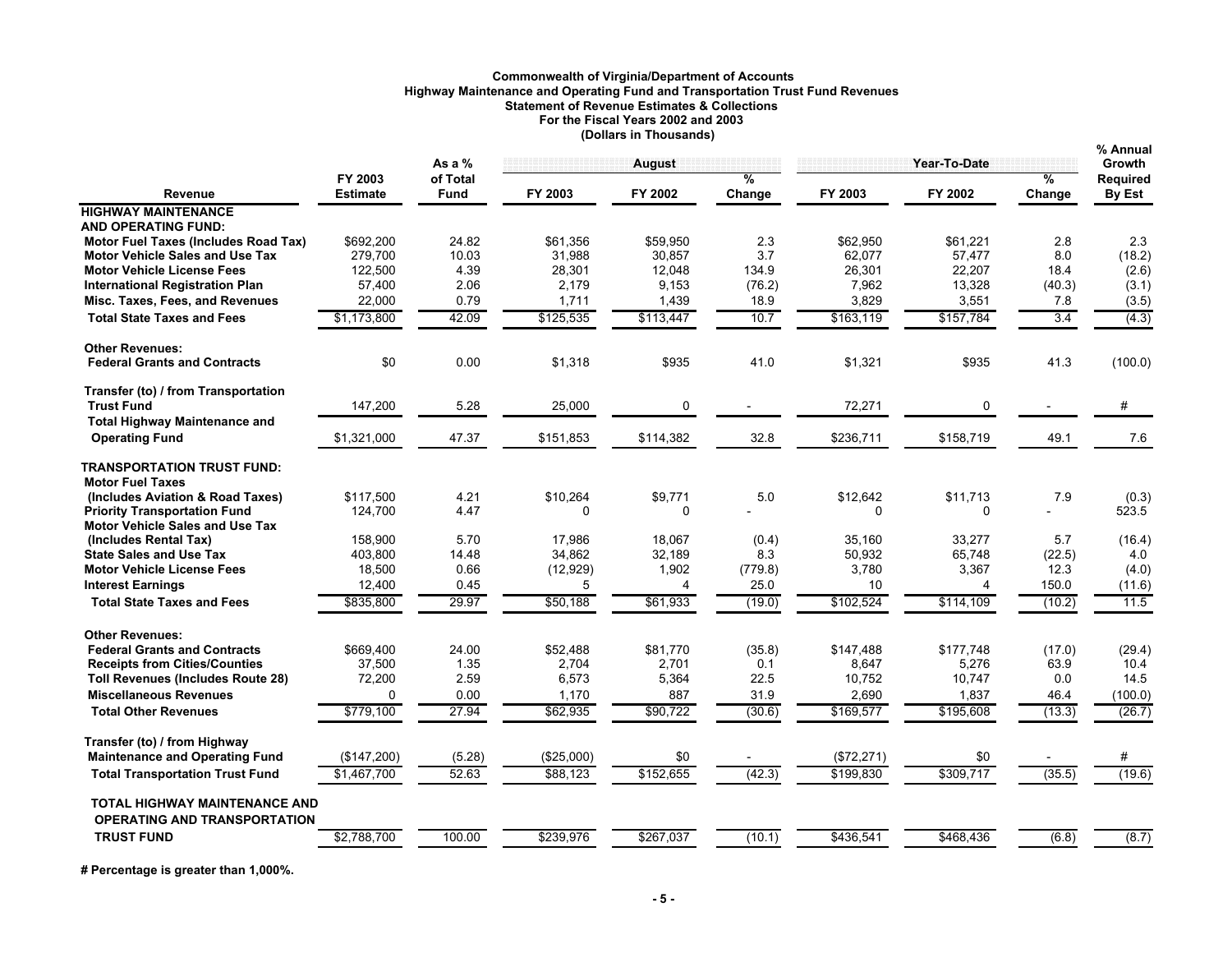#### <u> La componente de la componente de la componente de la componente de la componente de la componente de la compo</u> Г F **Total General Fund Revenues**

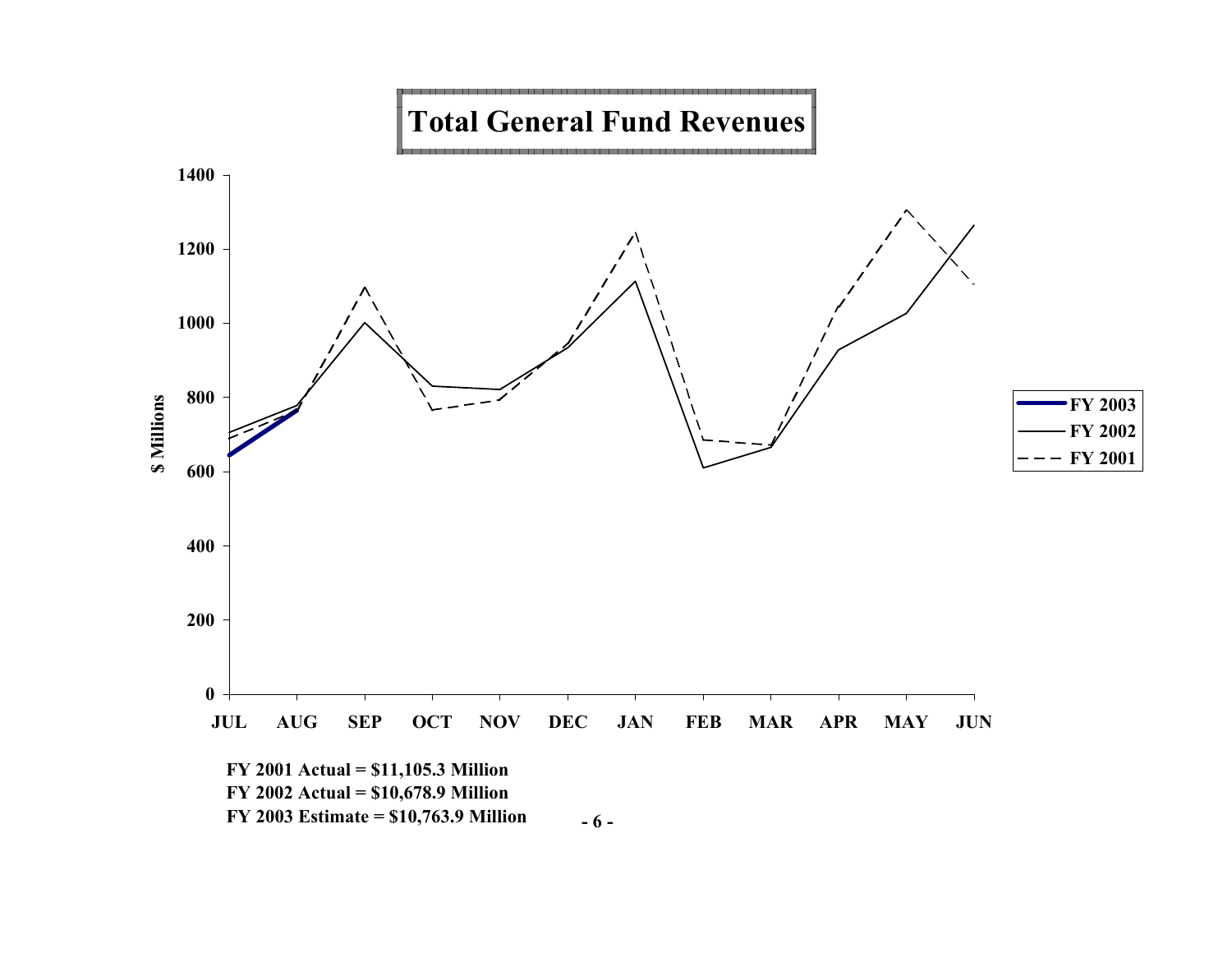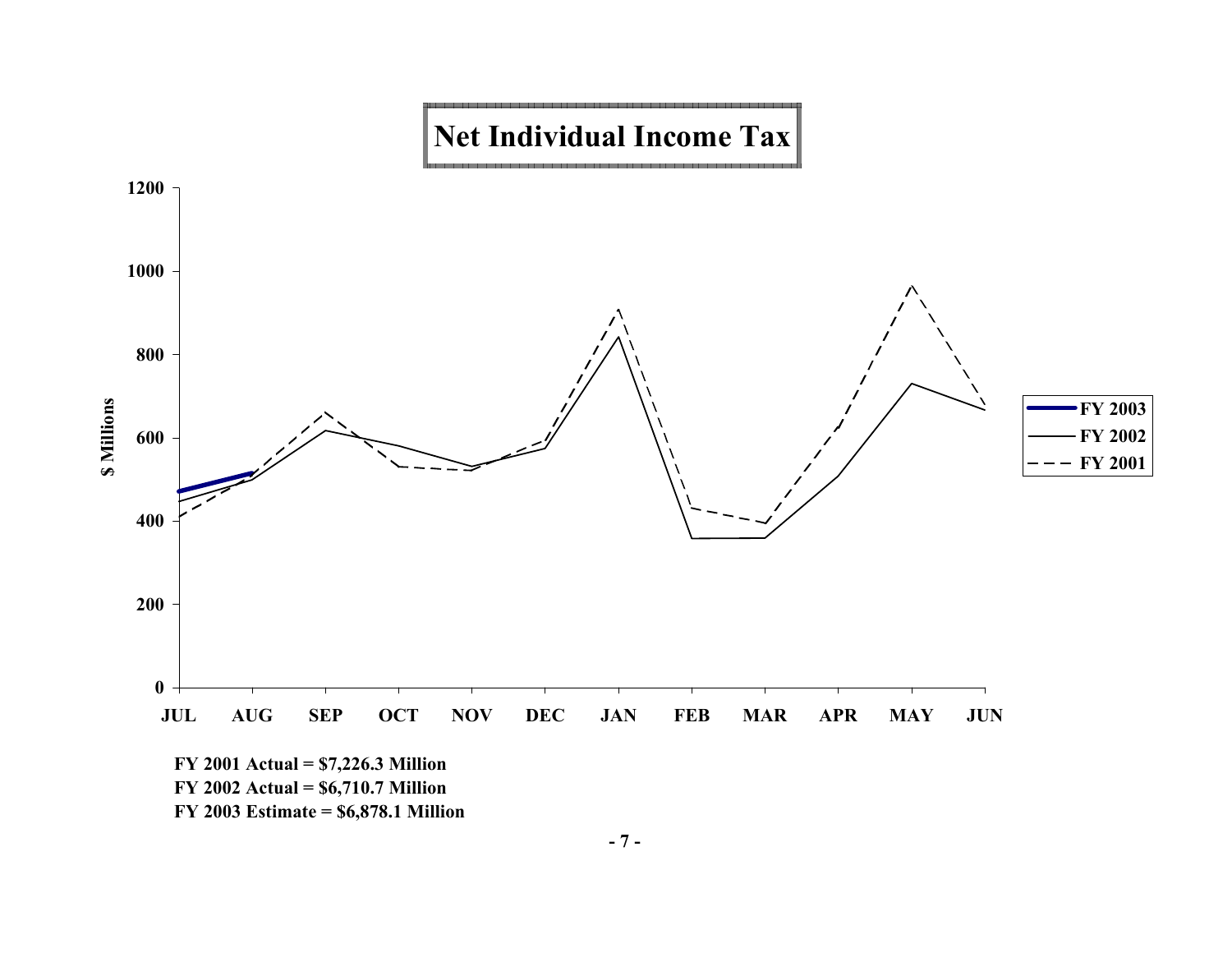

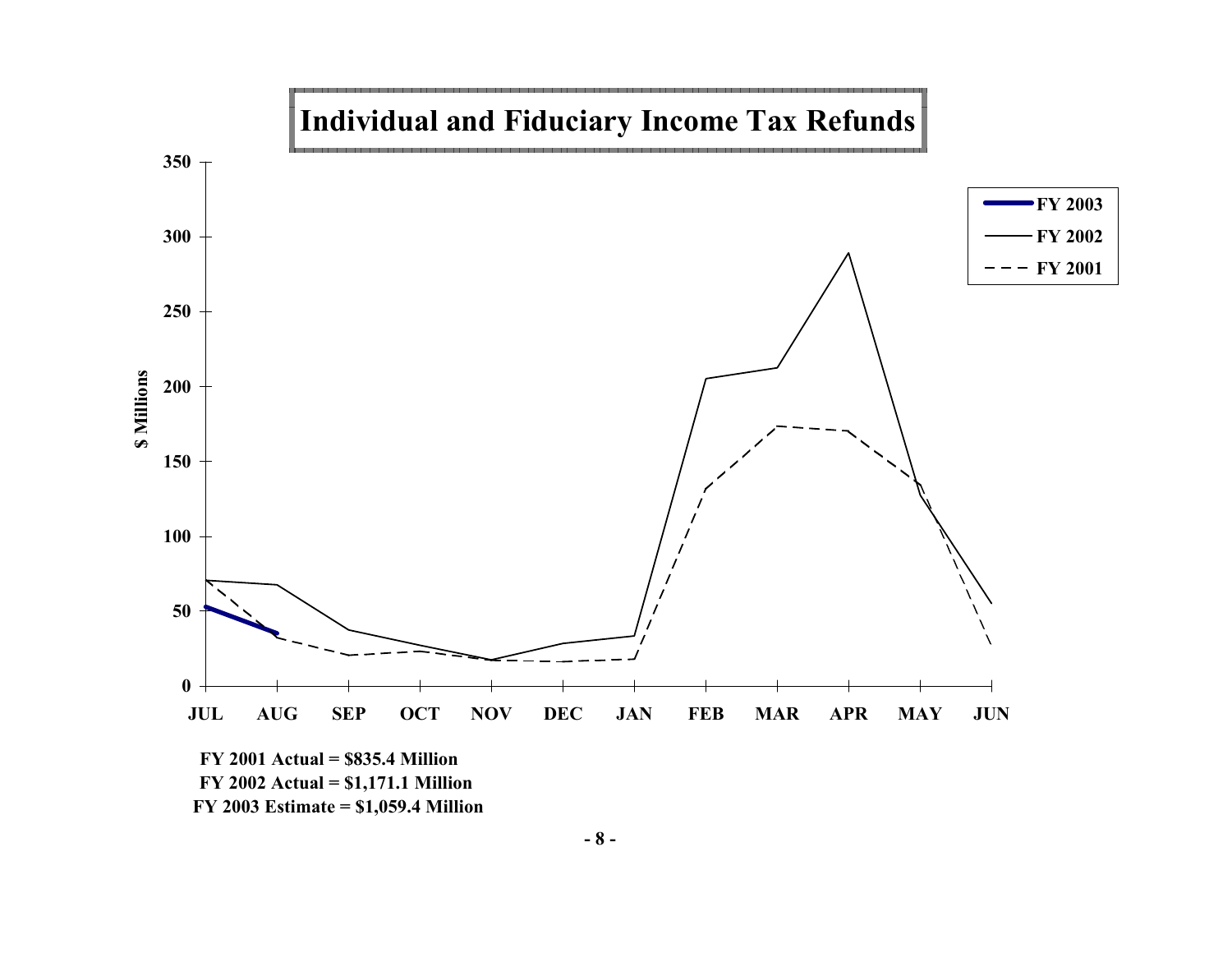## **DEPARTMENT OF THE TREASURY**

### **General Account Investment Portfolio Monthly Average Balances and Rates For the Fiscal Year 2003(Dollars in Millions)**

| <b>MONTH</b>         |              | PRIMARY LIQUIDITY<br><b>COMPOSITE</b><br><b>EXTERNAL MANAGEMENT</b><br><b>EXTENDED DURATION1, 2</b> |              |                                   |              |       |
|----------------------|--------------|-----------------------------------------------------------------------------------------------------|--------------|-----------------------------------|--------------|-------|
|                      | Avg. Balance | Yield                                                                                               | Avg. Balance | Annualized<br><b>Total Return</b> | Avg. Balance | Rate  |
| July                 | \$2,025.1    | 3.40%                                                                                               | \$973.7      | 20.20%                            | \$2,998.8    | 8.86% |
| <b>August</b>        | \$1,758.1    | 3.56%                                                                                               | \$989.2      | 17.14%                            | \$2,747.3    | 8.45% |
| September            |              |                                                                                                     |              |                                   |              |       |
| October              |              |                                                                                                     |              |                                   |              |       |
| November             |              |                                                                                                     |              |                                   |              |       |
| December             |              |                                                                                                     |              |                                   |              |       |
| January              |              |                                                                                                     |              |                                   |              |       |
| February             |              |                                                                                                     |              |                                   |              |       |
| March                |              |                                                                                                     |              |                                   |              |       |
| <b>April</b>         |              |                                                                                                     |              |                                   |              |       |
| May                  |              |                                                                                                     |              |                                   |              |       |
| June                 |              |                                                                                                     |              |                                   |              |       |
| Year-to-Date Average | \$1,891.6    | 3.47%                                                                                               | \$981.5      | 18.66%                            | \$2,873.1    | 8.66% |

<sup>1</sup> Performance on the extended duration portion of the General Account is now reported on an annualized total return basis. Total return includes unrealized gains and losses, which in the short term can make returns more volatile. Over an extended time period the fluctuations average out and total return approaches the portfolio yield.

<sup>2</sup> Unaudited.